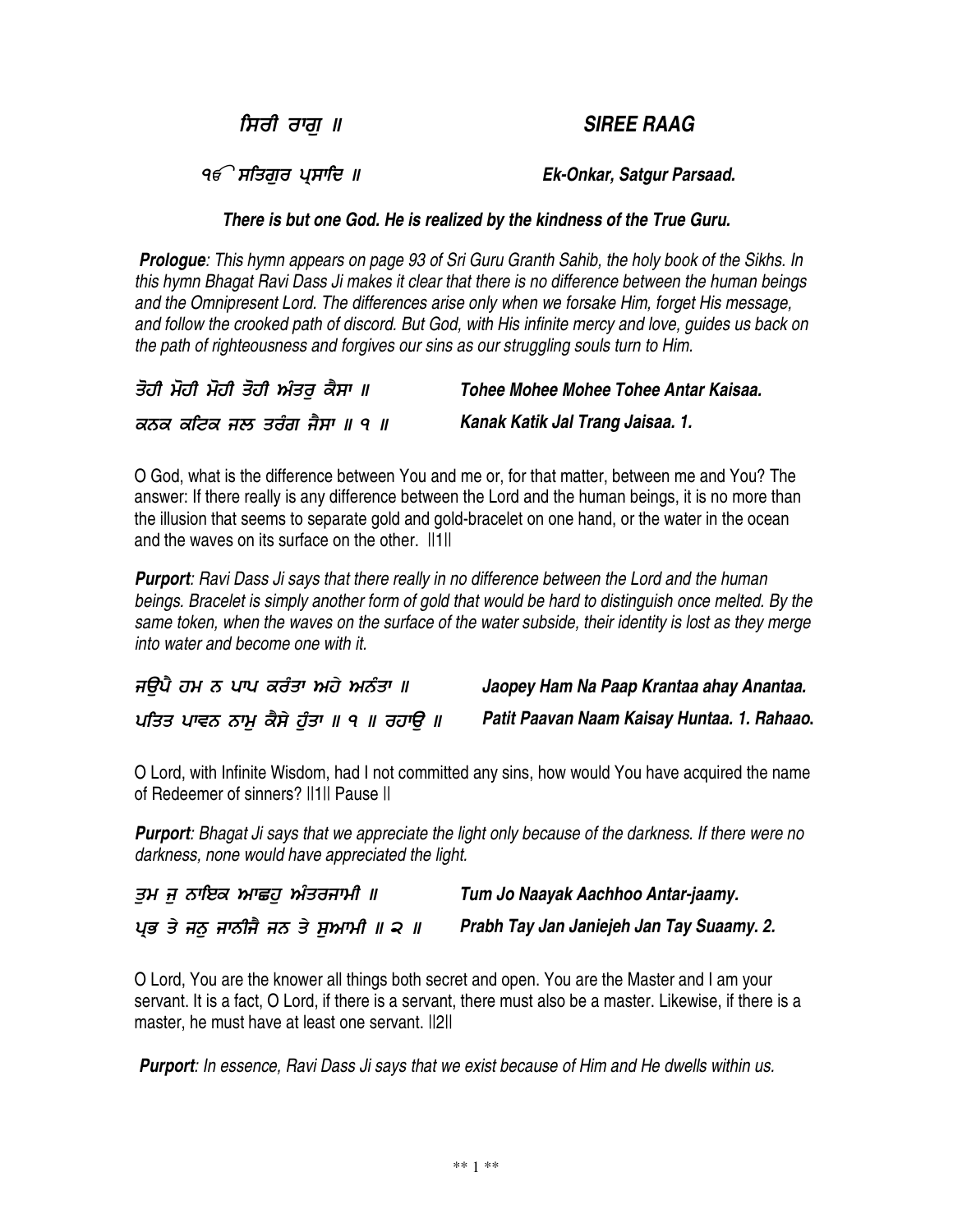| ਸਰੀਰੂ ਅਰਾਧੈ ਮੋ ਕਉ ਬੀਚਾਰੂ ਦੇਹੂ ॥ | Sareer Araadhey Mo Ko Beechaar Deho. |
|---------------------------------|--------------------------------------|
| ਰਵਿਦਾਸ ਸਮਦਲ ਸਮਝਾਵੈ ਕੋੳ ॥ ੩ ॥    | Ravi Dass Samdal Samjhaavey Koyo. 3. |

Says Ravi Dass, O Lord, grant me the wisdom that I will continue worshiping You as long as I am alive. In addition, O God, have mercy upon me and unite me with those holy persons who would help me behold the existence of oneness in all.  $||3||$ 

**Purport:** It is a human nature to emulate others. Thus, only in the company of the holy persons one *tends to emulate the saintly deeds by following the path of righteousness. Such a person will have* the fear of the Lord in his heart at all times and will perceive His existence everywhere. He will devote his life in meditating upon His Name and celebrating the Praises of the Lord while asking for *His forgiveness.*

ਰਾਗ ਗੳੜੀ ਰਵਿਦਾਸ ਜੀ ਕੇ ਪਦੇ *RAAG GAUREE, Padaas of Ravi Dass Ji*

੧ਓ ਸਤਿਨਾਮੁ ਕਰਤਾ ਪੁਰਖੁ ਗੁਰ ਪ੍ਸਾ। *Ek-Onkar Satnaam Kartaa Purakh Gur-Parsaad.*

> *There is but one God, the Omnipresent Creator. He is realized by the kindness of the True Guru.*

ਗੳੜੀ ਗਆਰੇਰੀ ॥ Gauree Gwaarayree

*Written in Raag Gauree, there are five hymns by Ravi Dass Ji. Three of them have three stanzas* (Padaas) each, one has four and the last one has eight. It is for this reason, these hymns have *padaas as a common heading.*

**Prologue:** The first hymn by Bhagat Ravi Dass Ji in Gauree Raag is on page 345 of Sri Guru Granth Sahib. In this hymn he says, "I am a very lowly person, my company is no good either, and I *perform menial jobs. However, O God, I have sought Your shelter. Please protect my honor and be with me at all times".*

ਮੇਰੀ ਸੰਗਤਿ ਪੋਚ ਸੋਚ ਦਿਨ ਰਾਤੀ ॥ ਮੇਰਾ ਕਰਮੁ ਕੁਟਿਲਤਾ ਜਨਮੁ ਕੁਭਾਂਤੀ ॥ ੧ ॥ *Mairy Sangat Poch Soch Din Raanty. Mairaa Karam Kuttiltaa Janam Kubhaanty. 1.*

O my Lord, day and night, I am worried and tortured by the thoughts of what will become of me. First of all, I am born in the lowest of the low family. Then, I keep a bad company and do all sorts of menial jobs. ||1||

ਰਾਮ ਗਸਈਆਂ ਜੀਅਕੇ ਜੀਵਨਾ ॥ ਮੌਹਿ ਨ ਬਿਸਾਰਹੁ ਮੈ ਜਨ ਤੇਰਾ ॥ ੧॥ ਰਹਾਉ ॥ Mohe Na Bisaaroh Main Jann Tairaa. 1. Rahaao. *Raam Gusanyian Jiyaa kay Jeevnaa.*

O my Lord, O Master of the Universe, O supporter of my life, please do not forsake me because I am your humble servant. ||1|| Pause ||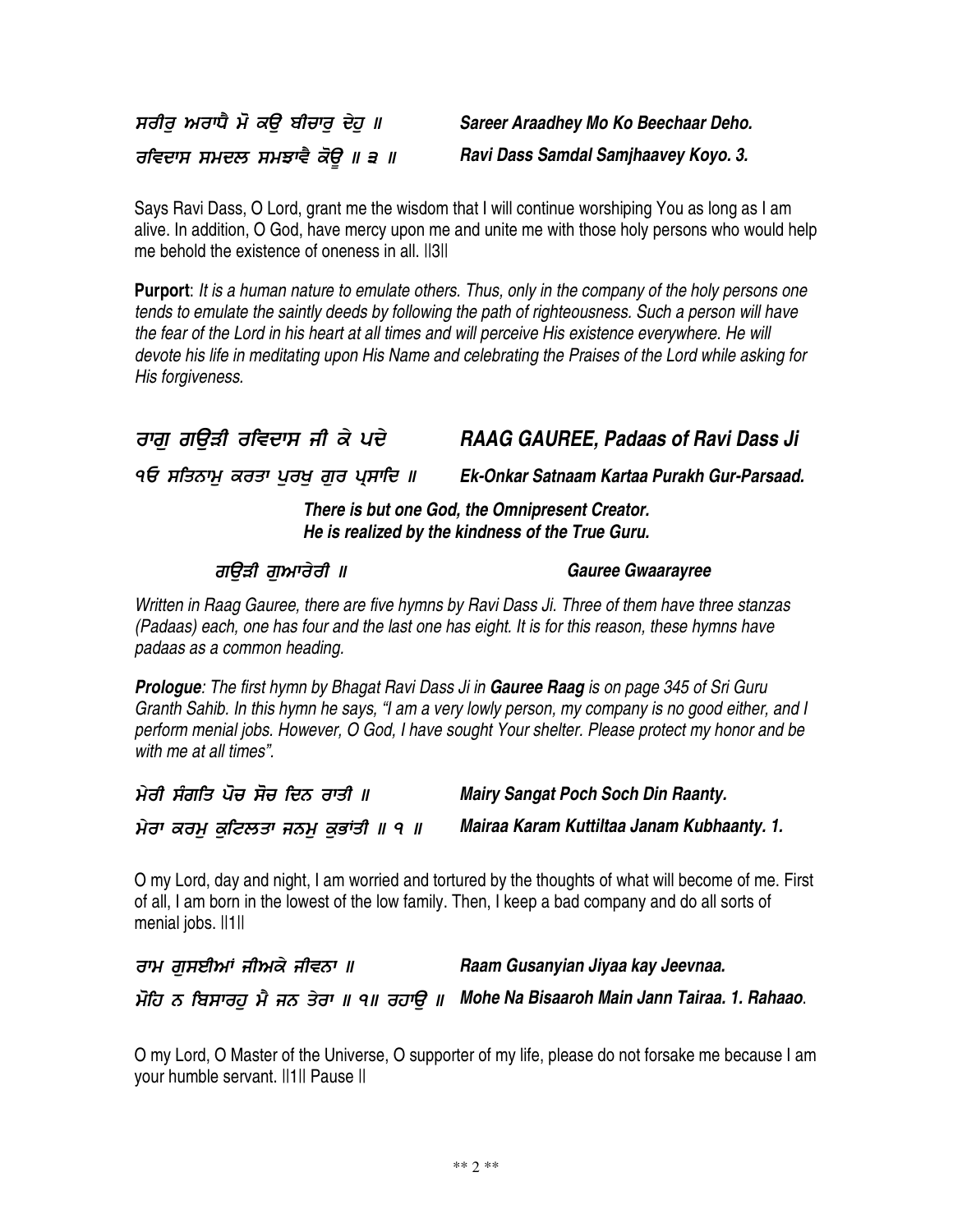| ਮੇਰੀ ਹਰਹ ਬਿਪਤਿ ਜਨ ਕਰਹੂ ਸੁਭਾਈ ॥ | Mairy Haroh Bipat Jann Karoh Subhaaee.     |
|--------------------------------|--------------------------------------------|
| ਚਰਣ ਨਾ ਛਾਡੳ ਸਰੀਰ ਕਲ ਜਾਈ ॥੨॥    | Charan Naa Chhaadyoon Sareer Kal Jayee. 2. |

O God, kindly help me ease my sufferings and bless me so that I feel like a fortunate person. Grant my prayer that I shall not leave Your Feet even though my body may perish. ||2||

**Purport:** Ravi Dass Ji says, O God, give me such a strength that even as the death lays a claim *upon my body, I should still be worshiping You.*

| ਕਹ ਰਵਿਦਾਸ ਪਰੳ ਤੇਰੀ ਸਾਭਾ ॥        | Kaho Ravi Dass Paryo Tairy Sanbhaa.    |
|----------------------------------|----------------------------------------|
| ਬੇਗਿ ਮਿਲਹ ਜਨ ਕਰਿ ਨ ਬਿਲਾਂਬਾ ॥੩॥੧॥ | Baig Milho Jan Kar Na Bilaanbaa. 3. 1. |

Ravi Dass says that I am now under Your protection, O Lord. I appeal to You for an immediate meeting without any further delay because the life is passing by with the passage of time. ||3||1||

**Purport:** Ravi Dass Ji is alerting us that it is never too late to worship the Almighty God. The time to *worship is now. Do not delay it any further because nobody knows when the messengers of death may lay a claim upon your body. When that happens, it would be too late.*

# ( *RAAG GAUREE*

**Prologue:** This is the second hymn in Raag Gauree on Page 345 of Sri Guru Granth Sahib. In this hymn, Bhagat Ravi Dass Ji spells out the ultimate state of mind, also referred to as the fourth state. *When one achieves such a state, one becomes fearless. One rises above the worldly attachments, becomes a servant of the Lord, and enters His Mansion without hesitation. The five demonic forces (Lust, Anger, Greed, Infatuation, and Ego) that were once obstructing one's path toward salvation* finally become one's friends. In order to attain such a blissful state, one needs not only the company *of the holy persons but also the inclination to contemplate upon His Name, over and over again*.

| ਬੇਗਮਪਰਾ ਸ਼ਹਰ ਕੋ ਨਾੳਂ ॥    | Begumpuraa Shehar Ka Naaon.          |
|---------------------------|--------------------------------------|
| ਦਖ ਅੰਦੋਹ ਨਹੀਂ ਤਿਹਿ ਠਾੳਂ ॥ | Dukh Andoh nahi Tihi Thaaon.         |
| ਨਾ ਤਸਵੀਸ ਖਿਰਾਜ ਨ ਮਾਲ ॥    | Na Tasvees Khiraaj Na Maal.          |
| ਖ਼ੳਫ ਨ ਖਤਾ ਨ ਤਰਸ ਜਵਾਲ ॥੧॥ | Khaaouf Na Khataa Na Taras Jawaal. 1 |

There exists a place called Begumpura, **"the city without sorrows**". At this place, there are no sufferings and anxieties. Since there are no world-like commodities at this place, one does not have to worry about paying taxes on these goods. When one becomes a resident of this place, one does not have to fear about committing sins that lead to moral downfall. ||1||

| ਅਬ ਮੋਹਿ ਖੂਬ ਵਤਨ ਗਹ ਪਾਈ ॥                                                                                     | Aab Mohay Khoob Watan Geh Payee.            |
|--------------------------------------------------------------------------------------------------------------|---------------------------------------------|
| ੳਹਾਂ ਖੈਰਿ ਸਦਾ ਮੇਰੇ ਭਾਈ ॥੧॥ ਰਹਾੳ ॥                                                                            | Oohan Khair sadaa Mairay Bhayee. 1. Rahaao. |
| O my brother, I have found a most beautiful, ever peaceful and safe, place for me to live.<br>ll1ll Pause II |                                             |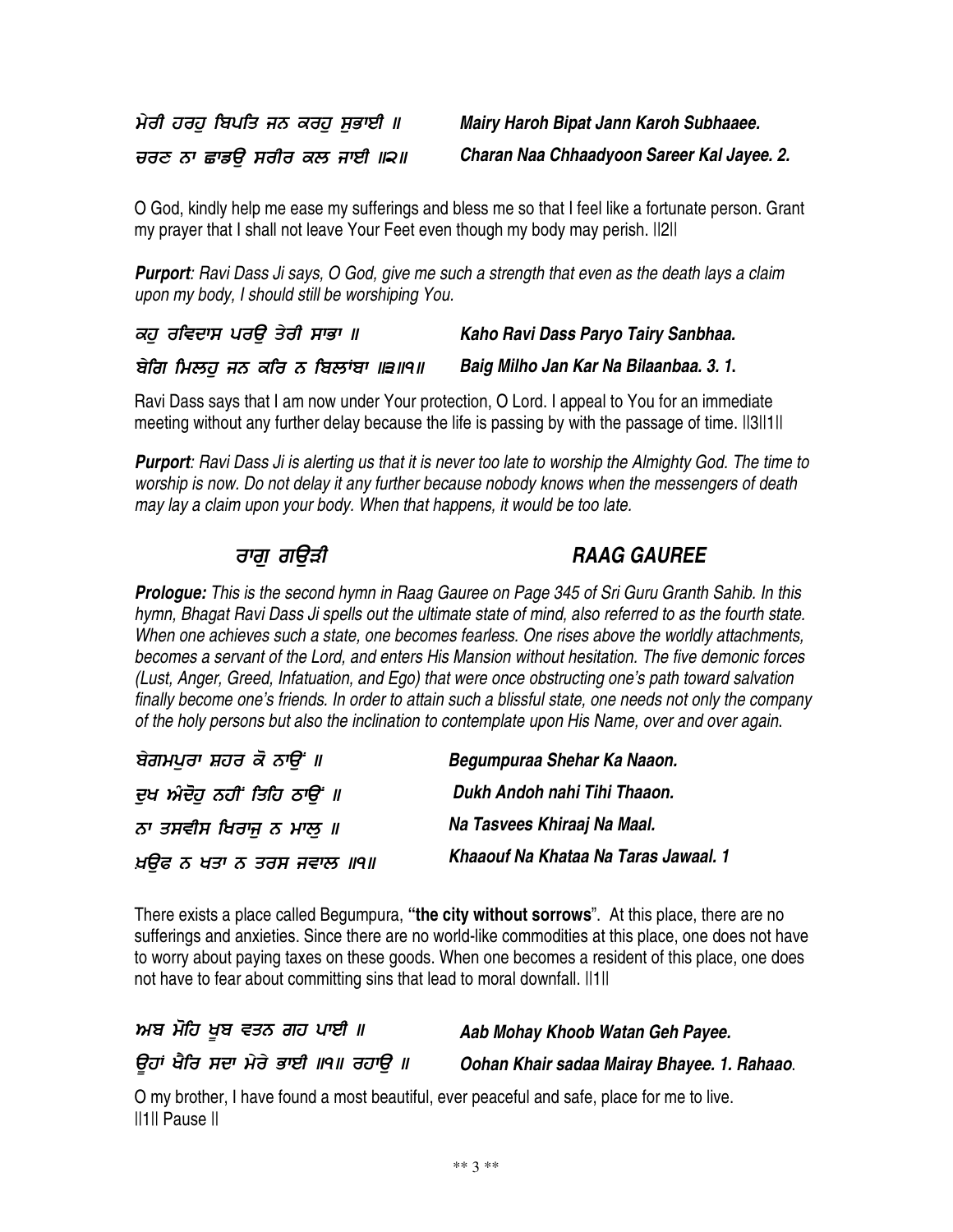| ਕਾਇਮ ਦਾਇਮ ਸਦਾ ਪਾਤਿਸ਼ਾਹੀ ॥ | Kaayam Daayam Sadaa Patshahy. |
|---------------------------|-------------------------------|
| ਦੋਮ ਨ ਸੇਮ ਏਕ ਸੋ ਆਹੀ ॥     | Doam Na Saym Ek So Aahy.      |
| ਆਬਾਦਾਨੁ ਸਦਾ ਮਸ਼ਹੂਰ ॥      | Aabaadaan Sadaa Mash-hoor.    |
| ਉਹਾਂ ਗਨੀ ਬਸਹਿ ਮਾਮੁਰ ॥ ੨ ॥ | Oohan Gany Baseh Maa-moor. 2. |

Eternal is the Kingdom of this place and it is very stable and resolute. In this place, no one has second- or third-class citizenship. All are considered equal there. The city is bustling with people and it is absolutely famous for this reason. Spiritually blessed and contented people call it as their home. ||2||

**Purport:** In essence, Ravi Dass Ji says that when a person achieves a stable state of mind, he *treats everyone equally as he forsakes all desires for the worldly possessions and attachments.*

| ਤਿੳਂ ਤਿੳਂ ਸੈਲ ਕਰਹਿ ਜਿੳਂ ਭਾਵੈ ॥     | Tiyoon Tiyoon Sail kareh Jiyoon Bhaavey. |
|------------------------------------|------------------------------------------|
| ਮਹਰਮ ਮਹਲ ਨ ਕੋ ਅਟਕਾਵੈ ॥             | Mehram Mahal Na Ko Attkaavey.            |
| ਕਹਿ ਰਵਿਦਾਸ ਖਲਾਸ ਚਮਾਰਾ ॥            | Keh Ravi Dass Khalaas Chamaaraa.         |
| ਜੋ ਹਮ ਸ਼ਹਰੀ ਸੋ ਮੀਤ ਹਮਾਰਾ ॥ ੩ ॥ ੨ ॥ | Jo Ham Shehry So Meet Hamaaraa. 3.2.     |

In such a peaceful place, people can stroll about freely just as they please. They are very well aware of this Mansion and know its ins and outs. So, there is no one who can stop them from enjoying the bliss at such an exquisite place by blocking their ways. Ravi Dass, the shoemaker, says that I have gained freedom from the shackles of pain, suffering, worries, fear, and the cycle of life and death. Who-so-ever is a citizen of this sanctuary is also a dear friend of mine, so says Ravi Dass. II3II 2II

**Purport**: In the kingdom of the Lord, one does not confront any kind of worldly pain and suffering. One can easily go in and out of the Lord's Mansion and nobody has the power to restrict one's movements. One always enjoys a blissful state of mind at this place. However, to become a resident of such a sanctuary, one has to shed the garb of worldly attachments and obey His commands while leading a family life.

# ( #-, - *GAUREE BARAAGANI, RAVI DASS JI*

੧*€ੇ* ਸਤਿਗੁਰ ਪ੍ਸਾਂ।

 *Ek-Onkar Satgur Parsaad.*

#### *There is but one God. He is realized by the grace of the True Guru.*

*Prologue: Throughout Gurbani, man is referred to as a merchant or a trader. As a trader in this* world, one's ultimate aim is to earn His Name and profit from it so that one finally achieves salvation. *However, the worldly passions are obstructing one's path as one marches toward one's ultimate* goal. Ravi Dass Ji says that one has to rise above the allure of these passions in order to succeed in *one's mission.*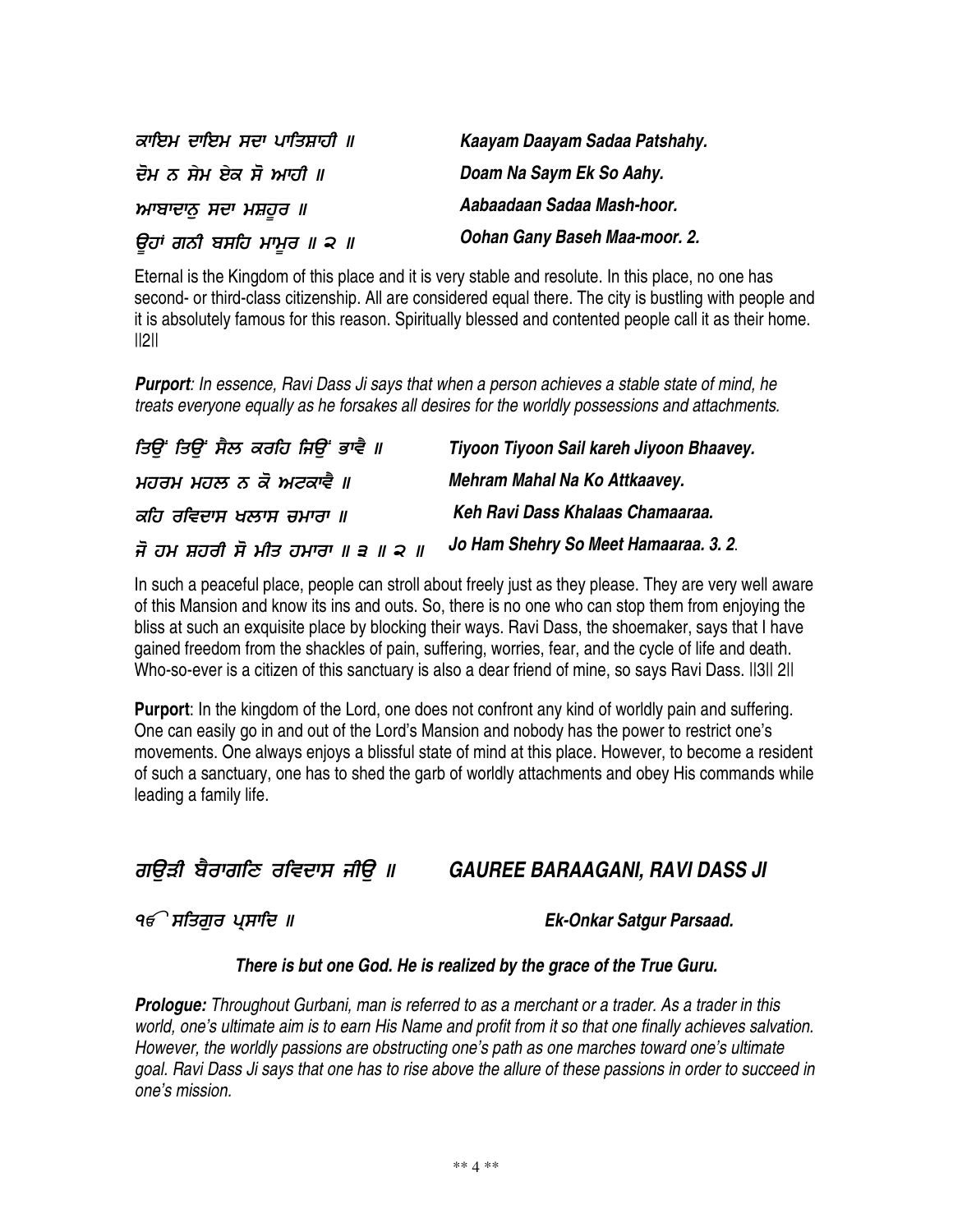| ਘਟ ਅਵਘਟ ਡੁਗਰ ਘਣਾ,        | <b>Ghat Awghat Doogar Ghanaa,</b>    |
|--------------------------|--------------------------------------|
| ਇਕ ਨਿਰਗਣ ਬੈਲ ਹਮਾਰ ॥      | Ek Nirgun Bail Hamaar.               |
| ਰਮਈਏ ਸਿੳਂ ਇਕ ਬੇਨਤੀ ਮੇਰੀ, | <b>Ramaiye Sion Ek Bainty Mairy,</b> |
| ਪੁੰਜੀ ਰਾਖੂ ਮੁਰਾਰਿ ॥ ੧ ॥  | Punjee Raakh Muraar. 1.              |

The path is not only very difficult and treacherous but is also mountainous. It has steep peaks and abysmal valleys. The irony is that all I have is a weak ox that may easily give up along the way. In order to stay on my course, I offer this prayer: "O my Lord, You are the only One who can help me follow the right path and preserve my capital (honor)." ||1||

*Purport: Ravi Dass Ji says that on the path of righteousness one confronts many hurdles. A person* with a weak mind can be easily persuaded to surrender by the demonic forces. To stay on the right *path, one must always pray for His mercy and seek His guidance.*

# ਕੋ ਬਨਜਾਰੇ ਰਾਮ ਕੋ, ਮੇਰਾ ਟਾਂਡਾ ਲਾਦਿਆ ਜਾਇ ਰੇ ॥੧॥ ਰਹਾਉ ॥

#### *Ko Banjaaray Raam Ko, Mairaa Tandaa Laadiyaa Jaaye Ray. 1. Rahaao.*

Is there anyone who is also a trader and is willing to earn the Name of the Lord as a profit? I am eagerly waiting for such a person to accompany me as my cargo is being loaded. II1II Pause II

**Purport:** For a human being as a trader, the cargo consists of all the sensory organs such as eyes, *ears, nose, tongue, etc. These sensory organs, if not used properly, can misguide a person from the path of righteousness. For instance, God gave us eyes so that we can exalt His wondrous creation and see His image in all beings. However, quite often, we use our eyes with evil intentions.*

| ਹੳਂ ਬਨਜਾਰੋ ਰਾਮ ਕੋ,    | Haon Banjaaro Raam Ko,        |
|-----------------------|-------------------------------|
| ਸਹਜ ਕਰੳ ਬਾੁਪਾਰ ॥      | Sahaj Karyon Baapaar.         |
| ਮੈਂ ਰਾਮ ਨਾਮ ਧਨ ਲਾਦਿਆ. | Main Raam Naam Dhan Laadiya,  |
| ਬਿਖ ਲਾਦੀ ਸੰਸਾਰਿ ॥ ੨ ॥ | <b>Bikh Laady Sansaar. 2.</b> |

I am a merchant of God's Name. I deal in spiritual wisdom and the stability of my mind is my profit from this trade. For this purpose, by God's Grace, I have loaded the wealth of His Name while all other merchants of the world have loaded such a poisonous cargo that leads directly to their spiritual downfall. ||2||

| ੳਰਵਾਰ ਪਾਰ ਕੇ ਦਾਨਿਆ,   | Urwaar Paar Kay Daaniyan,  |
|-----------------------|----------------------------|
| ਲਿਖਿ ਲੇਹ ਆਲ ਪਤਾਲ ॥    | Likh Leho Aal Pataal.      |
| ਮੋਹਿ ਜਮ ਡੰਡ ਨ ਲਾਗਈ.   | Mohe Jum Dand Na Laagyee,  |
| ਤਜੀਲੇ ਸਰਬ ਜੰਜਾਲ ॥ ੩ ॥ | Tajeelay Sarab Janjaal. 3. |

O Chitra Guptas, you can record what-so-ever nonsense you want to record in your journals about me. I am not at all frightened from the consequences of your writings because the Most Merciful Lord is on my side. The baton of Messenger of Death will not strike me as I have given up all the entanglements of the world. ||3||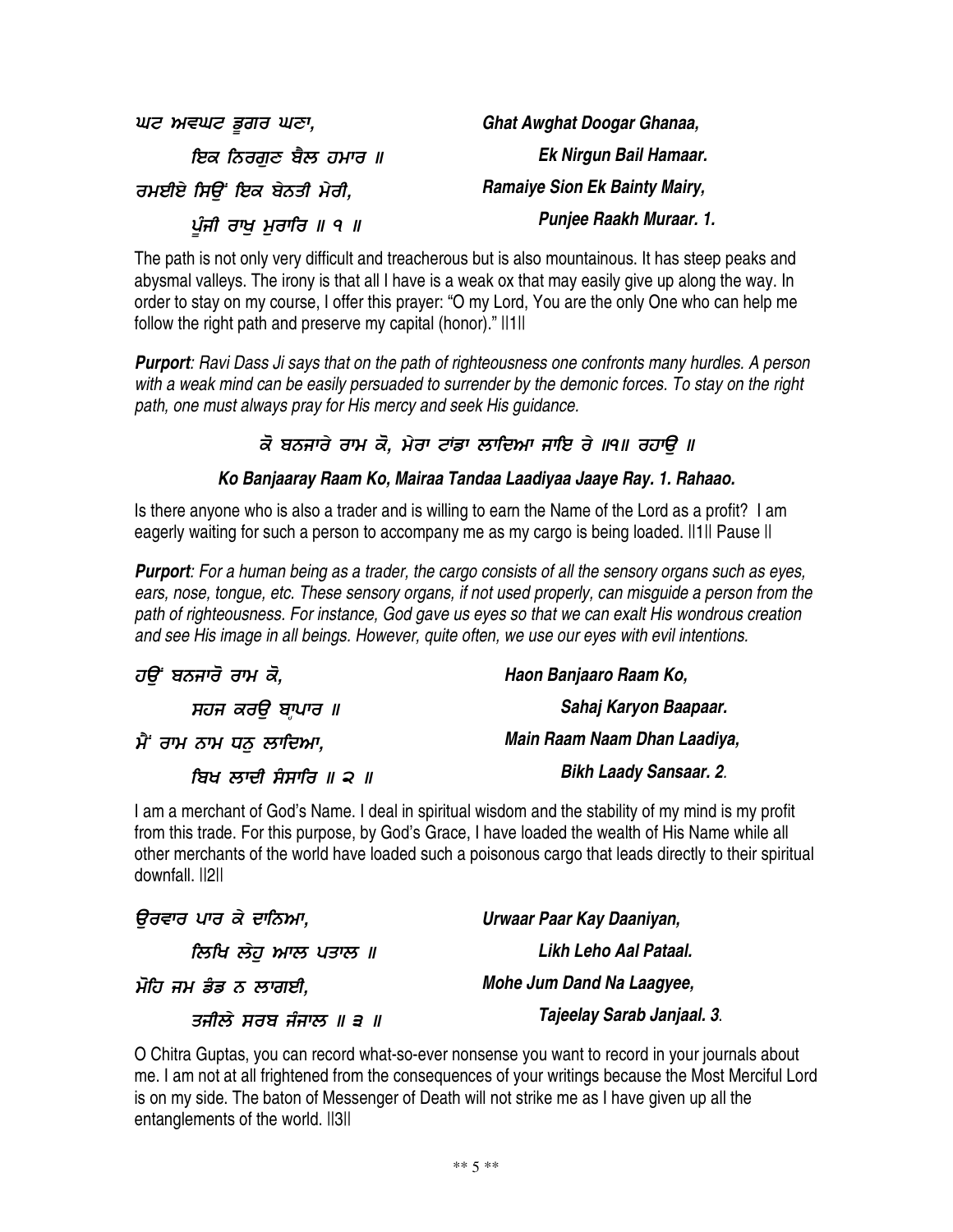**Purport:** In Hindu mythology, the angels of death who keep the record of one's deeds are called the *Chitra Guptas. O Chitra Guptas, you are well known as accountants because you keep account of each and every person's deeds and misdeeds. It is believed that, based upon your descriptive accounts, a person is either led to heaven with honor or thrown into hell with disgust. For these reasons, everyone is afraid of your existence.*

| ਜੈਸਾ ਰੰਗ ਕਸੰਭ ਕਾ,      | Jaisaa Rang Kasunbh Ka,          |
|------------------------|----------------------------------|
| ਤੈਸਾ ਇਹ ਸੰਸਾਰ ॥        | Taisaa Eh Sansaar.               |
| ਮੇਰੇ ਰਮਈਏ ਰੰਗ ਮਜੀਠ ਕਾ, | Mairay Ramaiye Rang Majeet'h Ka, |
| ਕਹ ਰਵਿਦਾਸ ਚਮਾਰ ॥੪॥ ੧॥  | Kaho Ravi Dass Chamaar. 4.1.     |

Ravi Dass, the shoemaker, says that the more I trade and earn the profit of Lord's Name the more I realize that this world is temporary and it fades away quickly like the pale color of a safflower. However, I have also discovered that my Lord's love is everlasting like the red dye made from the roots of a madder plant. ||4|| 1||

|  | ਗਉੜੀ ਪੁਰਬੀ ਰਵਿਦਾਸ ਜੀਉ ॥ | <b>GAUREE POORBEE, RAVI DASS JI</b> |
|--|-------------------------|-------------------------------------|
|  |                         |                                     |

੧*€ੇ* ਸਤਿਗੁਰ ਪ੍ਸਾ।

#### *Ek-Onkar SatGur Parsaad.*

*There is but one God. He is realized by the grace of the True Guru.*

**Prologue:** This hymn is on page 346 of the Holy Book, Sri Guru Granth Sahib. In this hymn, Ravi Dass Ji gives a very beautiful example of one's limited sphere of knowledge and how it affects one's *thinking. He says, one must rise above his limited understanding and pray to obtain the Divine* Wisdom. Only then, one can glorify Him in Truth, be in harmony with the Infinite, and enjoy sublime *joy.*

| ਕਪ ਭਰਿਓ ਜੈਸੇ ਦਾਦਿਰਾ,       | Koop Bhariyo Jaisay Daadiraa,      |
|----------------------------|------------------------------------|
| ਕਛੁ ਦੇਸੁ ਬਿਦੇਸੁ ਨ ਬੁਝ ॥    | Kachhu Desh Bidesh Na Boojh.       |
| ਐਸੇ ਮੇਰਾ ਮਨ ਬਿਖਿਆ ਬਿਮੋਹਿਆ, | Aisay Mairaa Man Bikhiya Bimohiya, |
| ਕਛੂ ਆਰਾ ਪਾਰੂ ਨ ਸੂਝ ॥੧॥     | Kachhu Aaraa Paar Na Soojh. 1.     |

Consider the case of frogs in a well. For them, there is nothing beyond the well's periphery. Such is also the state of my mind because it is entrapped inside an illusionary-well of passions and attachments, sorrows and pains, selfishness and degradation. Owing to its own corrupting nature it understands nothing about this world or the next. ||1||

# ਸਗਲ ਭਵਨ ਕੇ ਨਾਇਕਾ, ਇਕੁ ਛਿਨੁ ਦਰਸੁ ਦਿਖਾਇ ਜੀ ॥੧॥ ਰਹਾਉ ॥

#### *Sagal Bhavan Kay Nayeekaa, Ek Chhin Daras Dikhaaye Jee. 1. Rahaao.*

O Master of the Universe, Let me have your blessed vision, albeit for a moment. ||1|| Pause ||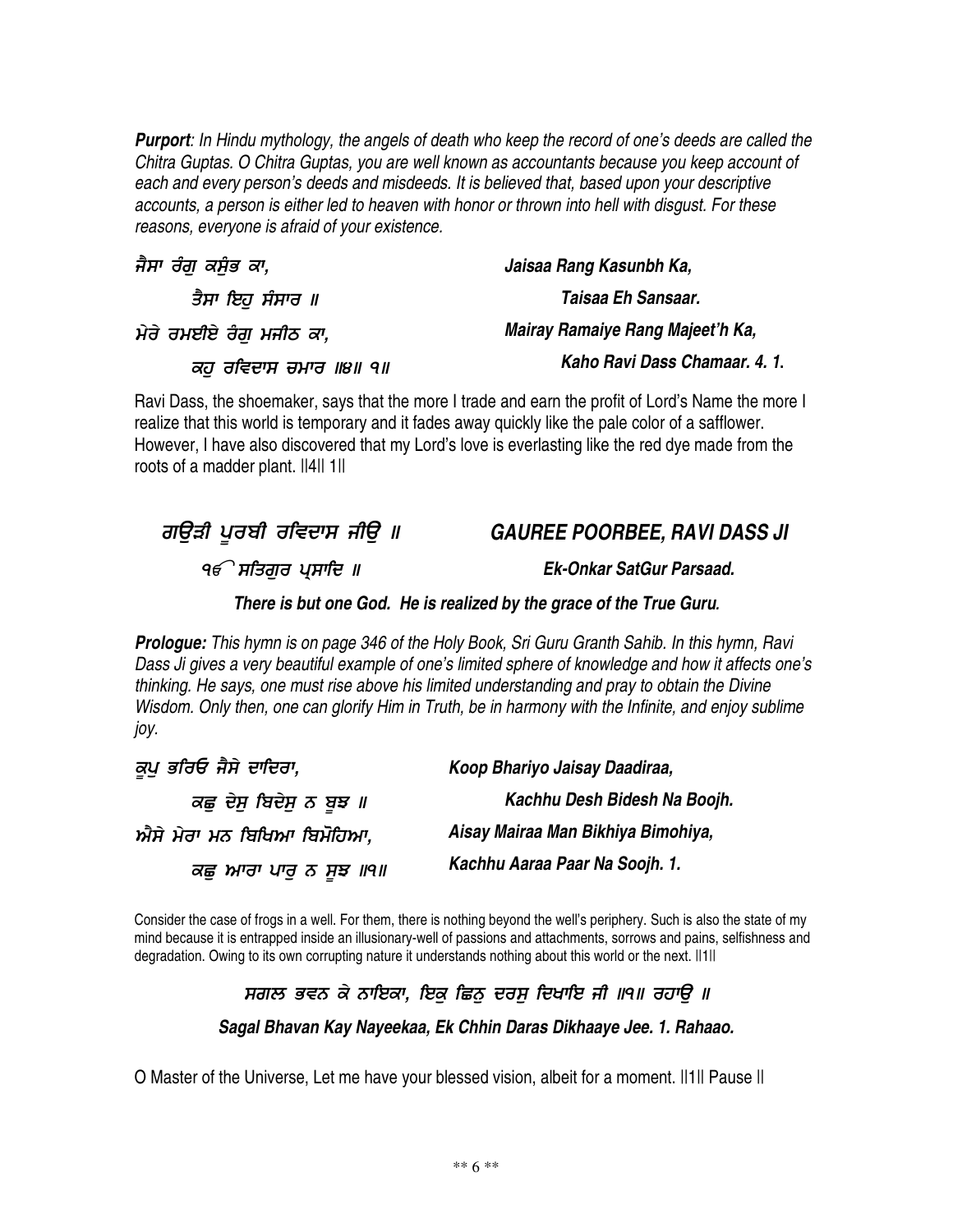| ਮਲਿਨ ਭਈ ਮਤਿ ਮਾਧਵਾ,     | Maleen Bhayee Mat Maadhwaa,   |
|------------------------|-------------------------------|
| ਤੇਰੀ ਗਤਿ ਲਖੀ ਨ ਜਾਇ ॥   | Tairy Gat Lakhy Na Jaaye.     |
| ਕਰਹੂ ਕ੍ਰਿਪਾ ਭ੍ਰਮ ਚੁਕਈ, | Karho Kirpaa Bharam Chukyee,  |
| ਮੈਂ ਸਮਤਿ ਦੇਹ ਸਮਝਾਇ ॥੨॥ | Main Sumat Deho Samjhaaye. 2. |

O my Lord, my sense of reasoning is so polluted that I am unable to understand Your state of Excellence. O Lord, have mercy on me, dispel all my *doubts about You and Your creation*, and enlighten me with Divine Wisdom *so I can understand nature*. ||2||

**Purport:** Only spiritual insight helps a mortal understand not only about his true purpose of life but *also about the Almighty God through His wondrous manifestations. Such an insight is gained by the mercy of a True Guru.*

| ਜੋਗੀਸਰ ਪਾਵਹਿ ਨਹੀਂ     | Jogisar Paawey Nahi,          |
|-----------------------|-------------------------------|
| ਤਅ ਗਣ ਕਥਨ ਅਪਾਰ ॥      | Tu Gun Kathan Apaar.          |
| ਪੇਮ ਭਗਤਿ ਕੈ ਕਾਰਣੈ,    | Prem Bhagati Kai Kaarney,     |
| ਕਹ ਰਵਿਦਾਸ ਚਮਾਰ ॥੩॥ ੧॥ | Kaho Ravi Dass Chamaar. 3. 1. |

The fact remains that even the great Yogis, with all their supernatural powers, cannot glorify Lord's virtues because they are beyond description. But, says Ravi Dass, the shoemaker, O mortal, you must always praise and appreciate the Infinite Lord so that He may bless you with the gift of His devotional worship. ||3|| 1||

**Purport:** Ravi Dass says that one must feel contented as and when God considers one to be worthy *of His worship. One may achieve supernatural powers through penance, but the penance does not give one the right to demand God's Mercy. As a devotee one should always keep on singing the Glorious Praises of the Lord with no selfish motive hidden behind them.*

ਗੳੜੀ ਬੈਰਾਗਣਿ

, *GAUREE BAIRAAGANI*

੧*€ੇ* ਸਤਿਗੁਰ ਪ੍ਸਾਾਂ

 *Ek-Onkar Satgur Parsaad.*

*There is but one God. He is realized by the grace of the True Guru.*

Prologue: The fifth and the last hymn by Ravi Dass Ji in Raag Gauree is on page 346 of Sri Guru Granth Sahib. In this hymn, Ravi Dass Ji points out that there is no such ritual ceremony or religious rite that can help a person to achieve salvation. Nothing can save a person from the noose of death except the very Name of the Lord when earned in its earnest. Only when we turn to the Almighty Lord and plead for His mercy, He comes to our rescue and saves us from the gyrations of birth and death. He is always there to forgive those who beg for His forgiveness because the Lord is the Most *Merciful.*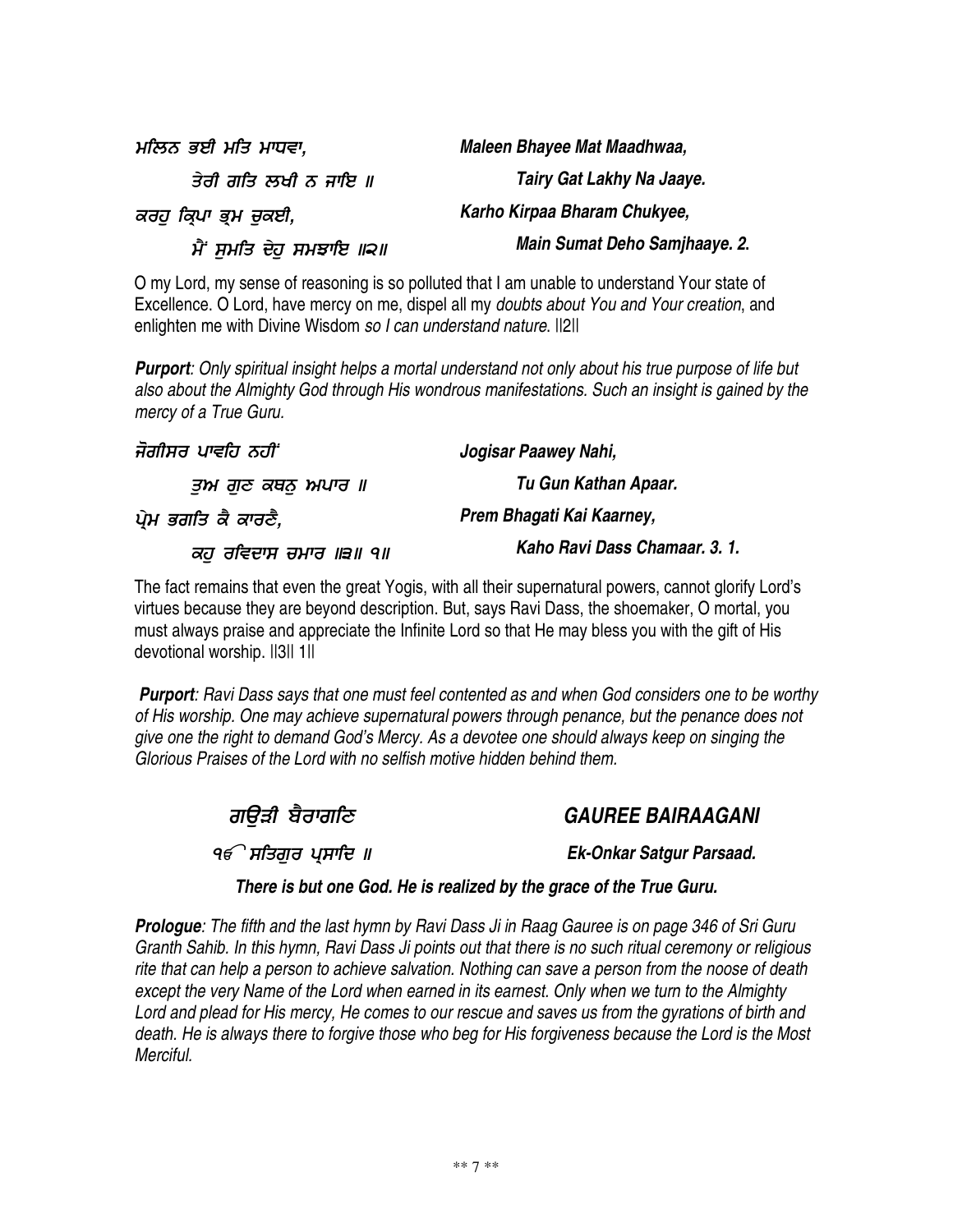| ਸਤਜਗਿ ਸਤ, ਤੇਤਾ ਜਗੀ,   | Satyug Sat, Taitaa Jagy,   |
|-----------------------|----------------------------|
| ਦੁਆਪਰਿ ਪੁਜਾਰਾਰ ॥      | Duaapar Pujaa-chaar.       |
| ਤੀਨੌ ਜਗ ਤੀਨੌ ਦਿੜੇ,    | Teeno Jug Teeno Deerhey,   |
| ਕਲਿ ਕੇਵਲ ਨਾਮ ਅਧਾਰ ॥੧॥ | Kal Kaywal Naam Adhaar. 1. |

O Pundit, you consider yourself to be a very learned man, and you are urging me to believe that *people followed a very unique religious rite or ritual ceremony in each of the four Ages.*

*According to you*, O Pundit, donations were considered noble in the Age of Satyug, charitable feasts were the order of the day during the Age of Trayta Yug, and worship of Various gods and goddesses was at its zenith in the Brass Age of Dwaapar Yug. Thus, in those three Ages, people held steadfastly to these three ways of pleasing the Lord to obtain salvation. Now, in the Age of Kalyug (Age of Machinery), you are preaching that one has to perform idol worship in order to obtain the needed spiritual support. ||1||

| ਪਾਰ ਕੈਸੇ ਪਾਇਬੋ ਰੇ॥            | Paar Kaisay Paeebo Ray.                 |
|-------------------------------|-----------------------------------------|
| ਮੋ ਸੳ ਕੋੳ ਨ ਕਹੈ ਸਮਝਾਇ॥        | Mo Siyo Koyu Na Kahey Samjhaaye.        |
| ਜਾ ਤੇ ਆਵਾਗਵਨ ਬਿਲਾਇ ॥੧॥ ਰਹਾੳ ॥ | Jaa tay Aawaa-gawan Bilaaye. 1. Rahaao. |

*But, O Pundit, with such a disconnection of ritual ceremonies and religious rites among the Ages, how can one get across the vast and deadly worldly ocean? How can one ritual ceremony be considered better in one Age and not in the other? Why do the people need different rituals in different Ages when the spiritual aim is the same?*

To tell you the truth, O Pundit, I am lost. How can I swim across the deadly ocean? Thus far no one has made me realize the trick to do so. No one has yet brought to my attention any supreme ritual ceremony or religious rites that might help me end the cycle of birth and death. ||1|| Pause ||

*Purport: Ravi Dass Ji is questioning the importance of various religious customs. If one religious rite* or ritual ceremony can help people unite with the Lord in one Age, then why would the people need *different religious rites or ritual ceremonies in other Ages*?

| ਬਹੁ ਬਿਧਿ ਧਰਮ ਨਿਰੁਪੀਐ,    | Bahu Bidh Dharam Niroopiyeh,  |
|--------------------------|-------------------------------|
| ਕਰਤਾ ਦਿਸੈ ਸਭ ਲੋਇ ॥       | Kartaa Disey Sabh Loye.       |
| ਕਵਨ ਕਰਮ ਤੇ ਛਟੀਐ,         | Kawan Karam Tay Chhutiyeh,    |
| ਜਿਹ ਸਾਧੇ ਸਭ ਸਿਧਿ ਹੋਇ ॥੨॥ | Jih Sadhay Sabh Sidh Hoye. 2. |

The scriptures explain that there are various ways of practicing religion. In fact, the entire world has been observed to follow these various paths in an attempt to redeem themselves from their transgressions. But, O Pundit, you have not yet made one thing clear to me. What actions will liberate me from the noose of death and make my life-dreams come true?  $||2||$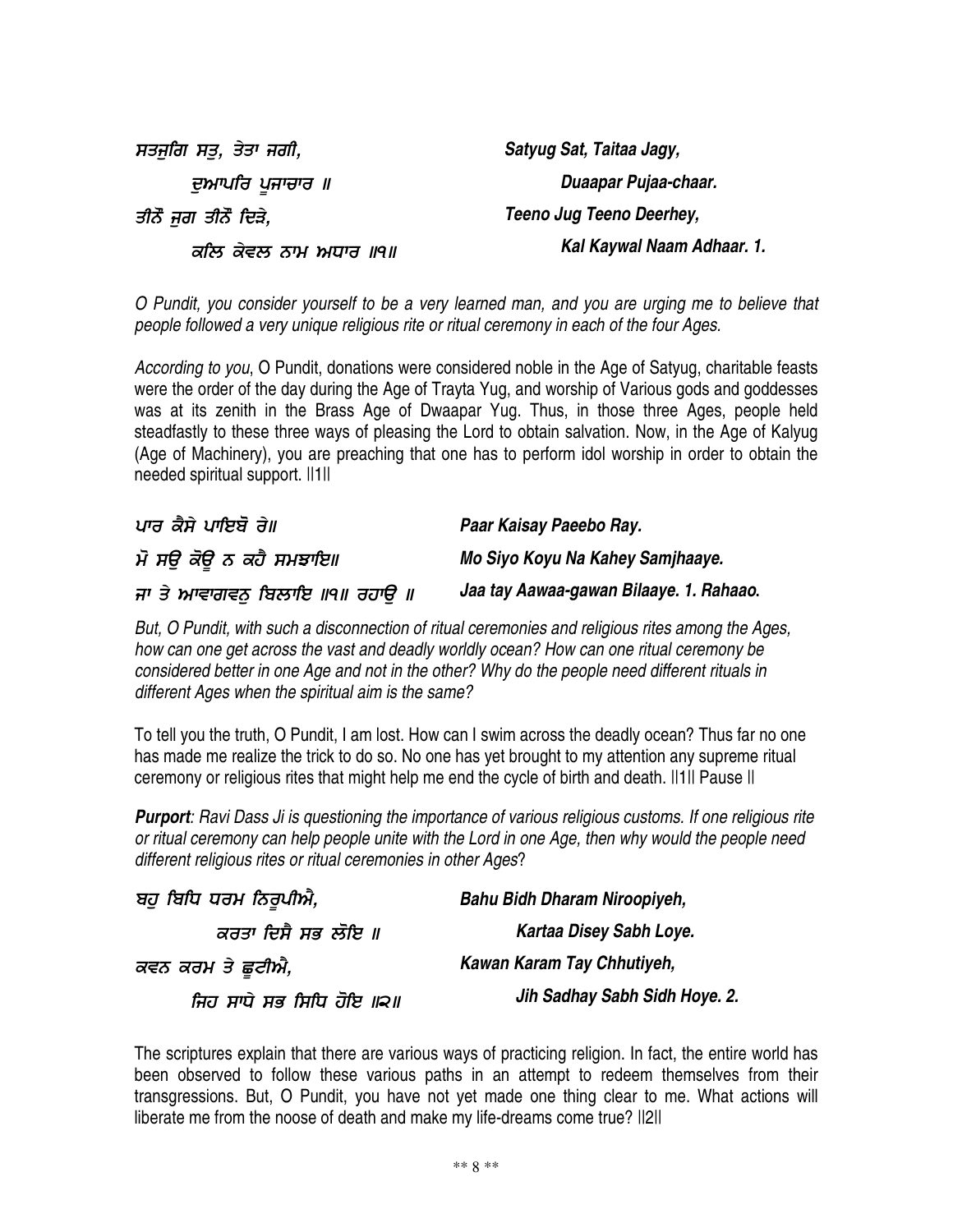ਕਰਮ ਅਕਰਮ ਬੀਚਾਰੀਐ. ਸੰਕਾ ਸੁਨਿ ਬੇਦ ਪੁਰਾਨੁ ॥ ਸੰਸਾ ਸਦ ਹਿਰਦੇ ਬਸੈ, ਕਉਨੁ ਹਿਰੈ ਅਭਿਮਾਨੁ ॥੩॥ *Karam Akaram Beechaariyeh, Shankaa Sunh Baid Puraan. Sansaa Sad Hirday Basey, Kaun Hirey Abhimaan. 3.*

The advice given in Vedas and Puranas increases my doubts even further. I am at a loss to know which action (religious activity) is in accordance with the scriptures and which is not. In addition, I am not even sure if I am performing a religious activity exactly the way it should be performed. It is also possible that I may feel very proud after performing these religious rites and ritual ceremonies. Such doubts are still persisting in my mind. Then, O Pundit, could you tell me about such a religious rite or a ritual ceremony that I may perform to alleviate my doubts and get rid of my pride? ||3||

| ਬਾਹਰ ੳੇਦਕਿ ਪਖਾਰੀਐ।        | Baahar Oudak Pakhaariyeh,           |
|---------------------------|-------------------------------------|
| ਘਟ ਭੀਤਰਿ ਬਿਬਿਧ ਬਿਕਾਰ ॥    | <b>Ghat Bheetar Bibidh Beekaar.</b> |
| ਸਧ ਕਵਨ ਪਰ ਹੋਇਬੋ,          | Sudh Kawan Par Hoyeebo,             |
| ਸੂਚ ਕੁੰਚਰ ਬਿਧਿ ਬਿਊਹਾਰ ॥੪॥ | Such Kunchar Bidh biyohaar. 4.      |

O Pundit, you also stress upon the notion that one must bathe at a holy place in order to purify oneself. However, by taking a bath one can only wash oneself outwardly. The heart is still stained by all sort of vices. Then, explain me O Pundit, how can one purify one's heart and soul? Otherwise, taking a bath at a holy place and cleansing the body reminds me of a method of purification like that of an elephant: *An elephant covers itself with dust immediately after taking a bath*. ||4||

| ਰਵਿ ਪ੍ਰਗਾਸ ਰਜਨੀ ਜਥਾਗਤਿ, | Ravi Pargaas Rajny Jathaa-gati, |
|-------------------------|---------------------------------|
| ਜਾਨਤ ਸਭ ਸੰਸਾਰ ॥         | Jaanat Sabh Sansaar.            |
| ਪਾਰਸ ਮਾਨੋ ਤਾਂਬੋ ਛਏ,     | Paaras Maano Tanbo Chhuye,      |
| ਕਨਕ ਹੋਤ ਨਹੀਂ ਬਾਰ ॥੫॥    | Kanak Hoyt Nahi Baar. 5.        |

But, O Pundit, the entire world also knows the fact that the darkness of the night disappears as soon as the sun begins to rise in the horizon. It is also widely accepted that it does not take very long for copper to transform into gold when a philosopher's stone touches it. *||5||*

**Purport**: Ravi Dass indirectly says that in the company of the holy persons one becomes aware of one's purpose in life. He too becomes holy as he begins to perform good deeds. His evil mind forsakes his ego as it is taken over by humility. A humble person begins to see his shortcomings, and begins to praise others as he realizes that the Lord pervades everywhere.